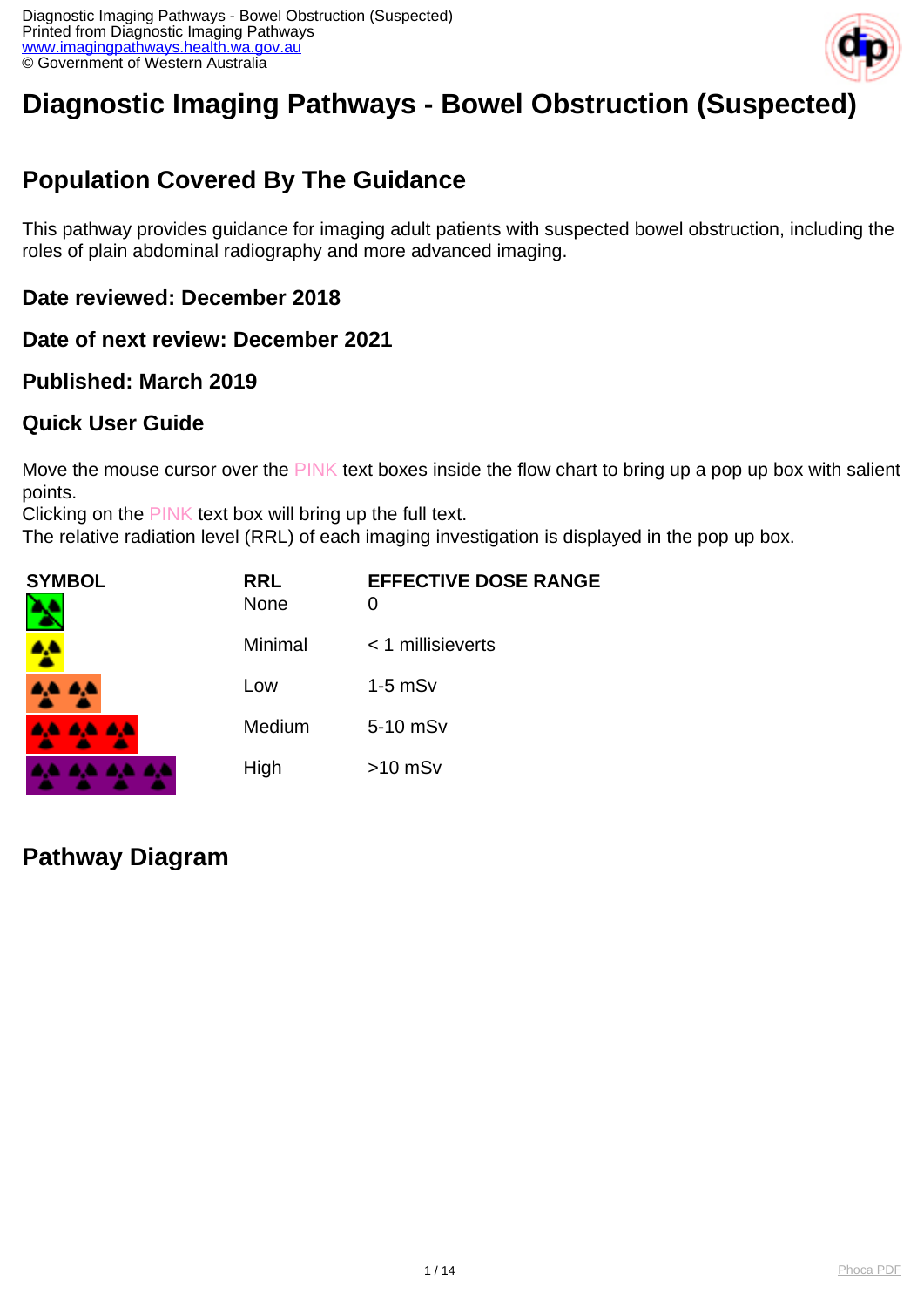Diagnostic Imaging Pathways - Bowel Obstruction (Suspected) Printed from Diagnostic Imaging Pathways [www.imagingpathways.health.wa.gov.au](http://www.imagingpathways.health.wa.gov.au/) © Government of Western Australia



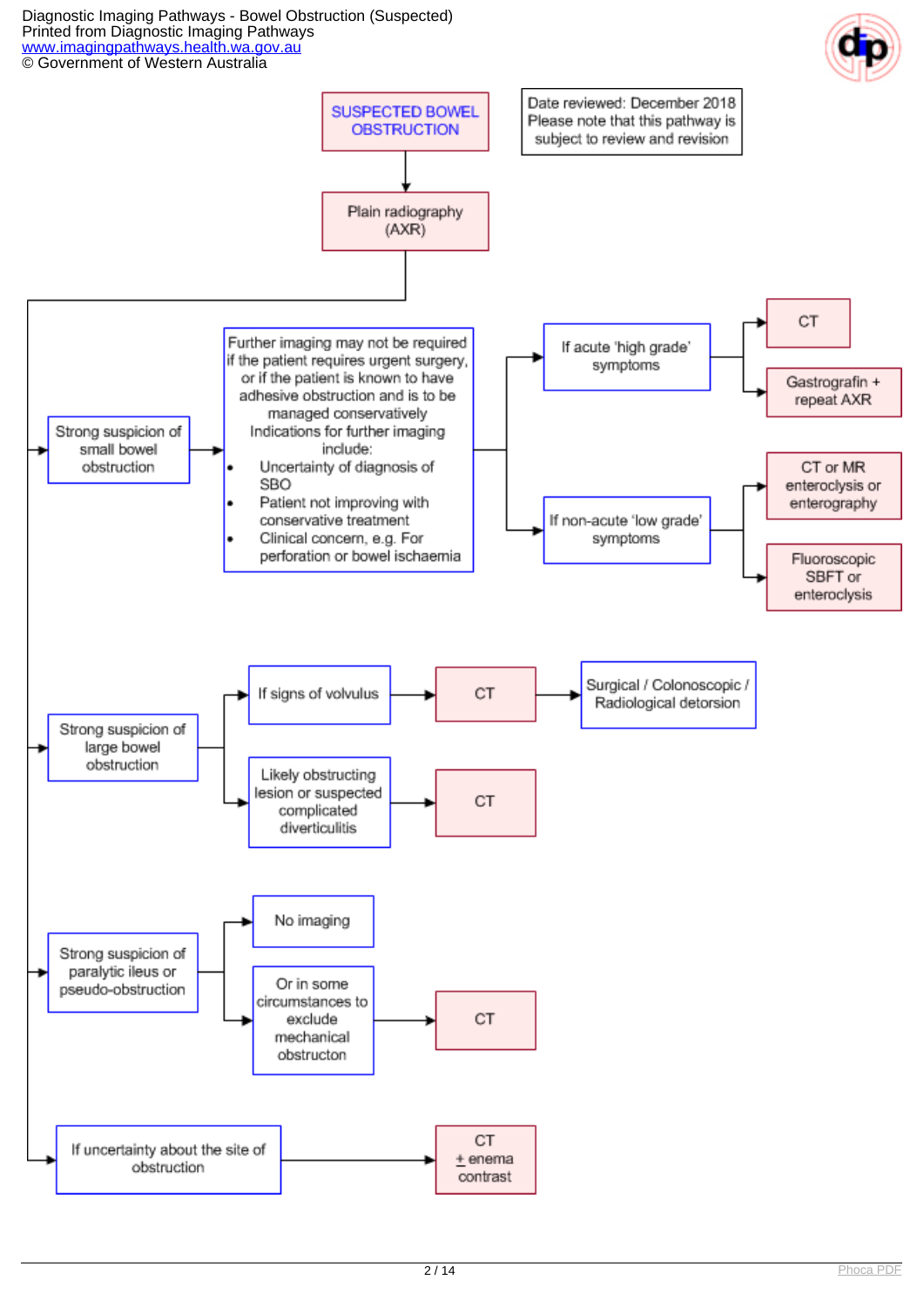

## **Image Gallery**

Note: These images open in a new page

#### **1a Small Bowel Obstruction**

Image 1a (Plain radiograph, Supine view): Multiple dilated loops of small bowel.

**1b Image 1b (Plain radiograph, Erect view): Multiple dilated loops of small** bowel with air-fluid levels and "string of pearls" sign indicating a mechanical small bowel obstruction.

#### **2a Incarcerated Small Bowel Hernia**

Image 2a (Plain radiograph): Multiple dilated loops of small bowel in the upper abdomen.

**2b Image 2b (Plain radiograph): Lower abdominal film showing increased** density in the right obturator foramen.



**2c** Image 2c (Computed Tomography): Coronal view of the same patient demonstrating an incarcerated small bowel. Dilated proximal loops of small bowel enter a large right inguinal hernia. The distal small bowel loop exiting the hernia is collapsed.



**2d IMAGE 2d** Image 2d (Computed Tomography): Axial view showing the dilated small bowel loop in the right inguinal hernia (arrow).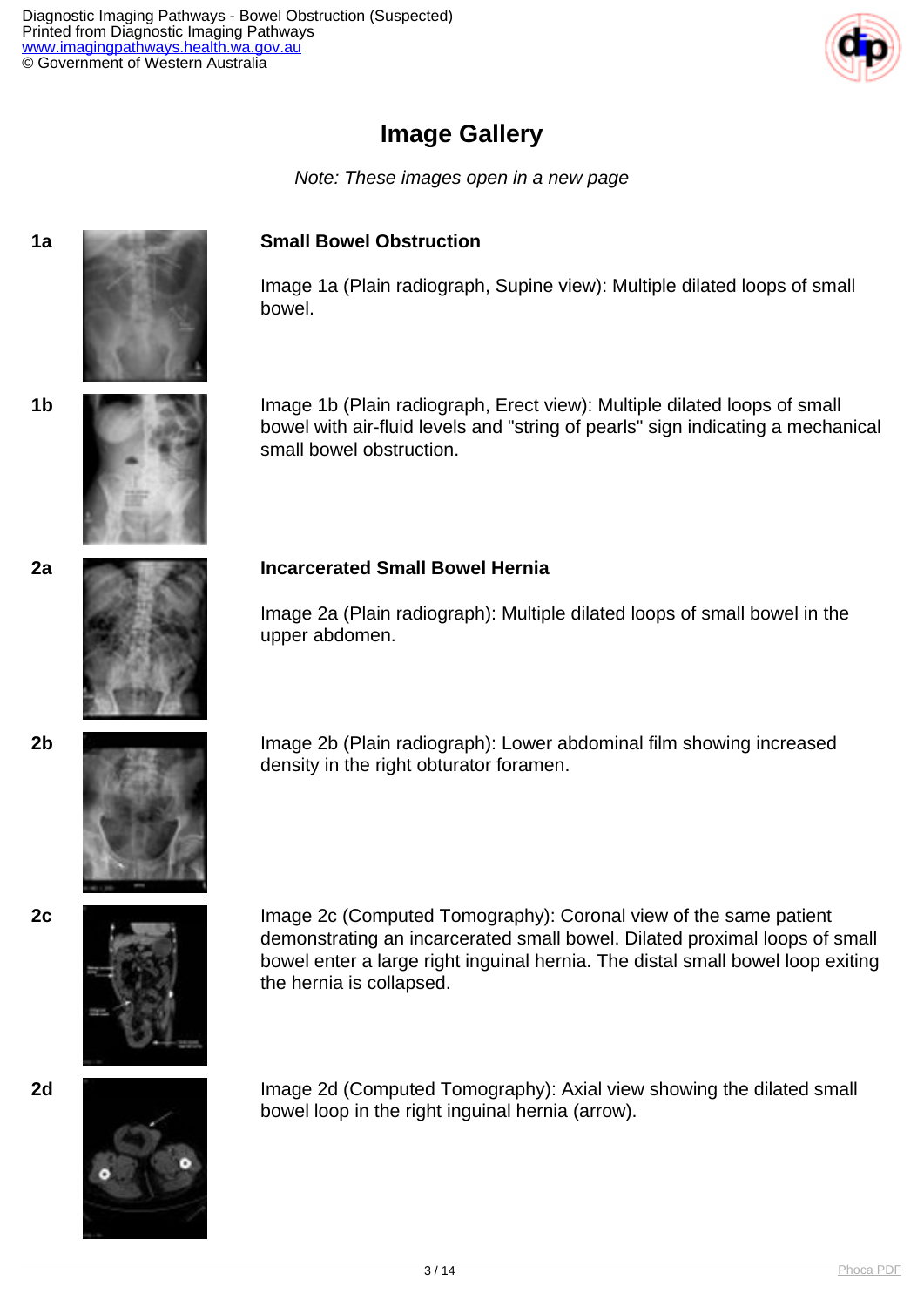Diagnostic Imaging Pathways - Bowel Obstruction (Suspected) Printed from Diagnostic Imaging Pathways [www.imagingpathways.health.wa.gov.au](http://www.imagingpathways.health.wa.gov.au/) © Government of Western Australia





#### **3 Malignant Small Bowel Obstruction**

Image 3 (Small bowel enteroclysis): Small bowel obstruction due to a serosal metastasis (arrow).

#### **4 Gallstone Ileus**

Image 4 (Plain radiograph): Multiple loops of distended small bowel with air in the biliary tree (arrow).

#### **5 Gallstone Ileus**

Image 5 (Computed Tomography): A large gallstone is impacted in the small bowel causing mechanical obstruction. Note air in the biliary tree.



#### **6 Pneumoperitoneum**

Image 6 (Plain radiograph): Perforated bowel and pneumoperitoneum. The intraabdominal gas outlines the liver edge, gallbladder and falciform ligament.



#### **7 Pneumoperitoneum**

Image 7 (Plain radiograph, Lateral decubitus): Perforated bowel with pneumoperitoneum. The intraabdominal gas outlines the liver edge and chest wall.

#### **8a Large Bowel Obstruction**

Image 8a (Plain radiograph): Distension of the caecum, ascending and transverse colon.



**8b** Image 8b (Computed Tomography): CT of the same patient showing marked caecal distension secondary to a constricting tumour (arrow).

#### **9a Colorectal Carcinoma**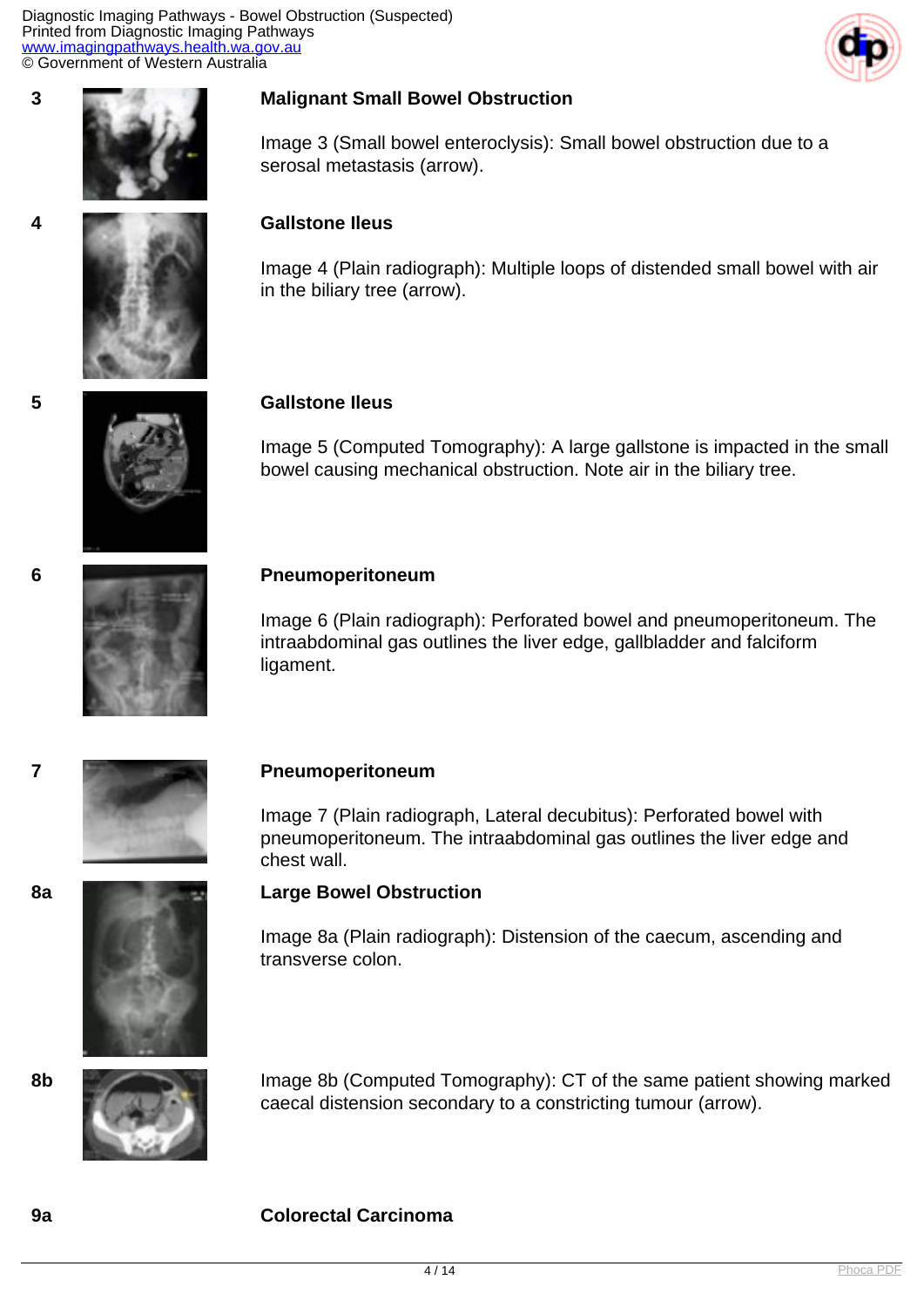



Image 9a: A right hemicolectomy showing a large, ulcerated and exophytic caecal adenocarcinoma.





**9b** Image 9b (H&E, x2.5) and 9c (H&E, x10): Histological sections showing a moderately differentiated colorectal adenocarcinoma composed of malignant glands invading into the bowel wall (blue arrows). The glands are lined by cells showing marked nuclear atypia. Normal colonic mucosa is included for comparison (green arrow).

#### **10 Caecal Volvulus**

Image 10 (Plain radiograph): Markedly distended loop of large bowel from a caecal volvulus.



#### **11 Sigmoid Volvulus**

Image 11 (Plain radiograph): Markedly dilated loop of large bowel. The dense white line between the limbs (arrow) points to the origin of the volvulus.

## **12 Sigmoid Volvulus**

Image 12 (Computed Tomography): Sigmoid volvulus with the classical "whirl" sign representing the twisted sigmoid mesentery (arrow).

## **Teaching Points**

- CT is generally the investigation of choice to diagnose bowel obstruction, the location, cause and complications
- Plain radiographs may miss low-grade obstruction and are rarely able to show the cause, however they are a fast, inexpensive and widely available investigation
- In low-grade small bowel obstruction or during relatively asymptomatic intervals between episodes of recurrent obstruction, the small bowel can be assessed with CT or MR enteroclysis or enterography. The small bowel is dilated with intraluminal contrast; areas of obstruction that may be missed on conventional CT are non-distendable and more easily identified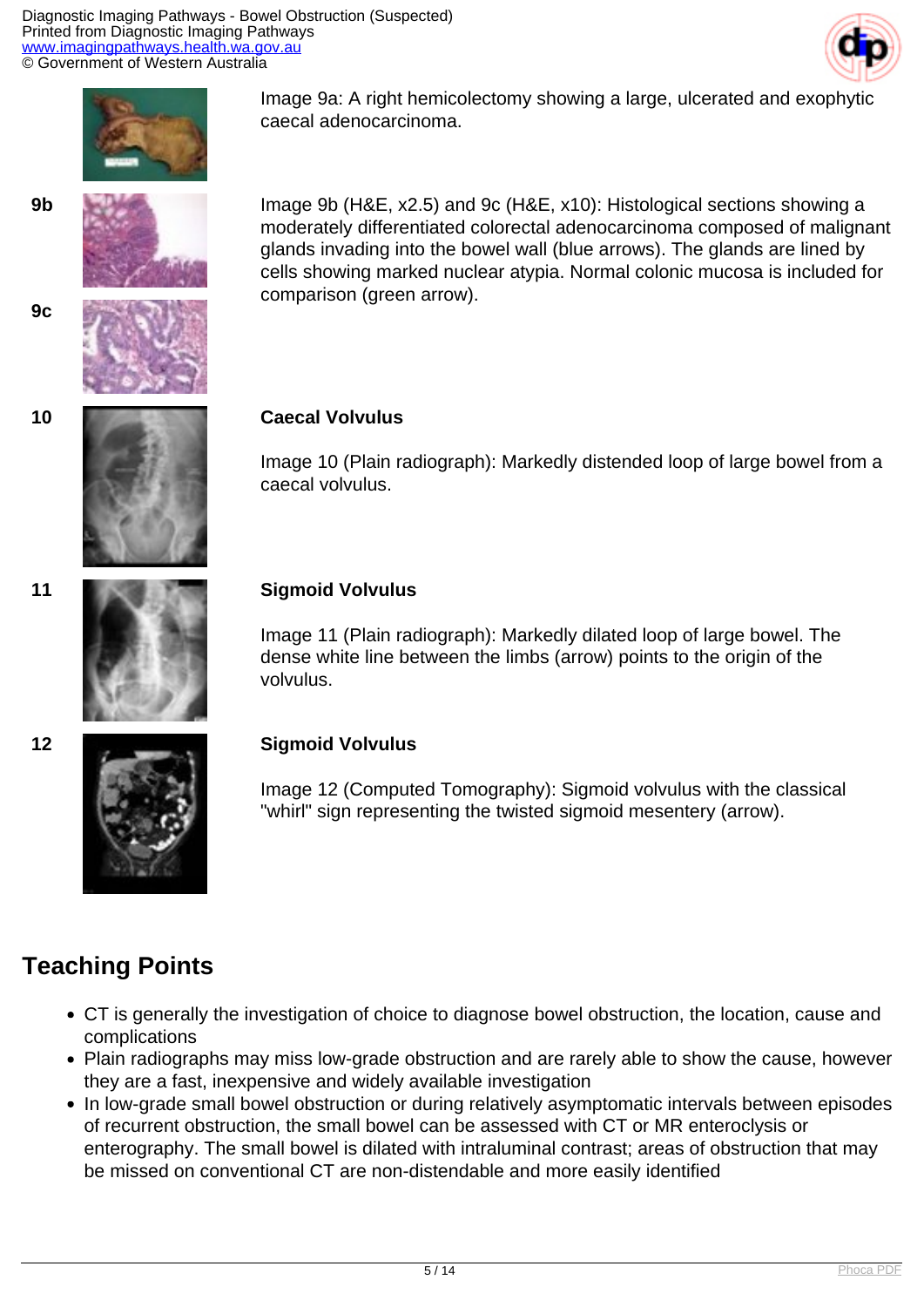

# **Plain Radiography (AXR)**

- Limited sensitivity and specificity for bowel obstruction, but remains widely used in the initial diagnostic evaluation due to widespread availability, low cost and ability to monitor disease progression [1](index.php?option=com_content&view=article&id=42&tab=references#1)
- For small bowel obstruction, some studies report accuracy approaching 80-90%, [2,3](index.php?option=com_content&view=article&id=42&tab=references#2) similar to CT,  $\frac{4}{1}$  while others reported AXR to be of little or no help;  $\frac{5.6}{1}$  one study found AXR to be misleading in 20-40% of patients [7](index.php?option=com_content&view=article&id=42&tab=references#7)
- For large bowel obstruction, sensitivity has been reported as approximately 80% for detecting and predicting the level of large bowel obstruction [8,9](index.php?option=com_content&view=article&id=42&tab=references#8)
- Erect AXR may be complementary to supine views but does not necessarily improve diagnostic accuracy [10](index.php?option=com_content&view=article&id=42&tab=references#10)
- Even though AXR may be able to diagnose SBO and LBO, CT provides much more information about the site, cause and complications of SBO, so AXR is unlikely to be definitive
	- In suspected SBO patients, AXR may just prolong the evaluation period while adding radiation exposure [11,12](index.php?option=com_content&view=article&id=42&tab=references#11)
- Except for inguinal hernias and gallstone ileus, AXR rarely identifies the cause of obstruction [13](index.php?option=com_content&view=article&id=42&tab=references#13)
- Findings suggesting the diagnosis of small bowel obstruction include [4,13,14](index.php?option=com_content&view=article&id=42&tab=references#4)
	- Distended loops of small bowel >3cm
	- Collapsed colon
	- Presence of >2 air fluid levels on erect AXR
	- The "string of pearls" sign resulting from the small amount of residual air compared with the large amount of retained fluid
- Limitations [1,4,15](index.php?option=com_content&view=article&id=42&tab=references#1)
	- Unable to diagnose the cause of obstruction in most cases
	- Cannot reliably detect the presence of ischaemic complications
	- May miss early, proximal or partial/low grade obstruction
	- Difficult to differentiate between obstruction and ileus
	- In obstruction of ileocaecal region, it may be difficult to determine whether the level is in the proximal large bowel or distal ileum

## **Computed Tomography (CT) in Evaluation of Small Bowel Obstruction (SBO)**

- Preferred imaging modality for the diagnosis of bowel obstruction [1](index.php?option=com_content&view=article&id=42&tab=references#1)[,15-17](index.php?option=com_content&view=article&id=42&tab=references#15)
- In moderate or high grade obstruction, CT is normally performed with intravenous contrast but intraluminal contrast is not required
- 90-96% sensitivity for detection of acute high-grade obstruction, with specificity 96-100% [4,](index.php?option=com_content&view=article&id=42&tab=references#4)[18-22](index.php?option=com_content&view=article&id=42&tab=references#18)
- A number of CT findings are associated with the need for surgery [23](index.php?option=com_content&view=article&id=42&tab=references#23)
- Useful in
	- Confirming or excluding small bowel obstruction (versus pseudo-obstruction) [4](index.php?option=com_content&view=article&id=42&tab=references#4),[18](index.php?option=com_content&view=article&id=42&tab=references#18)[,19,](index.php?option=com_content&view=article&id=42&tab=references#19)[24](index.php?option=com_content&view=article&id=42&tab=references#24)
	- Defining the degree and site of obstruction, including the presence of closed loop obstruction [4](index.php?option=com_content&view=article&id=42&tab=references#4)[,24-28](index.php?option=com_content&view=article&id=42&tab=references#24)
	- Identifying the cause of small bowel obstruction (73-95% sensitivity) [4,](index.php?option=com_content&view=article&id=42&tab=references#4)[19,21,22,25,27,29](index.php?option=com_content&view=article&id=42&tab=references#19)
	- Confirming or excluding the diagnosis of ischaemia (approximately 60-90% sensitivity and up to 100% specificity)  $24,28-33$  $24,28-33$  or perforation
	- Ability to depict other causes of an acute abdomen
- Limitations
	- Lower sensitivity (approximately 50%) for the detection and location of low-grade small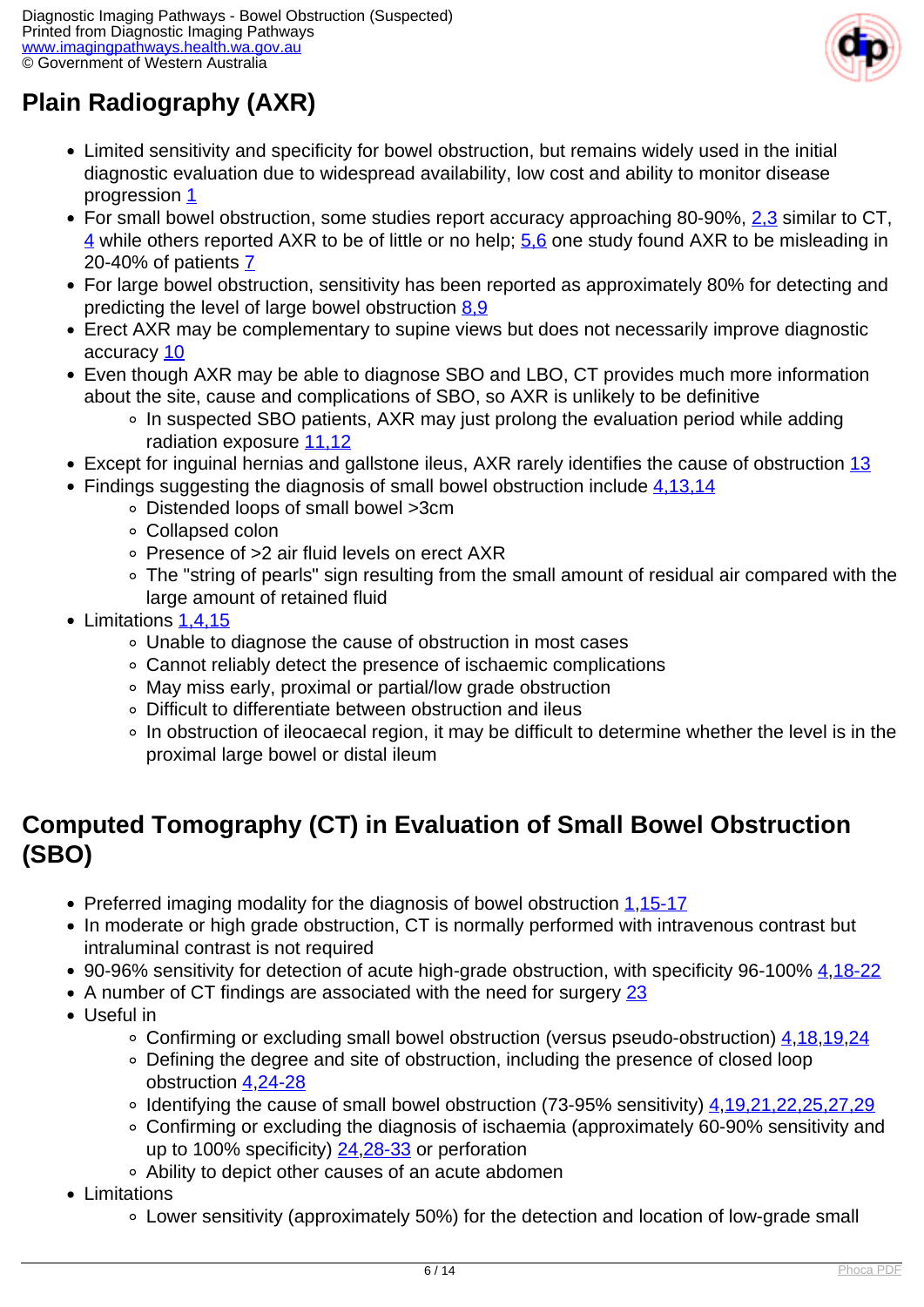

bowel obstruction [4,](index.php?option=com_content&view=article&id=42&tab=references#4)[20,22](index.php?option=com_content&view=article&id=42&tab=references#20) – CT or MR enteroclysis or enterography may be advantageous in this situation

- Exposure to ionising radiation
- Iodinated contrast may be contraindicated with renal impairment or allergies, however SBO can still be assessed without contrast [34](index.php?option=com_content&view=article&id=42&tab=references#34)

## **CT Enterography and Enteroclysis**

- Can be performed In low grade small bowel obstruction or during relatively asymptomatic intervals between episodes of recurrent obstruction
- Enteroclysis is performed by intubating the small bowel and infusing contrast material, essentially bypassing the stomach [13](index.php?option=com_content&view=article&id=42&tab=references#13)
- By distending the small bowel, fixed or narrowed areas can be identified
- Enteroclysis can be an adjunct to CT; compared with CT, has high reliability for diagnosing or ruling out low-grade and intermittent obstructions [35](index.php?option=com_content&view=article&id=42&tab=references#35)
- Can also detect multiple levels of obstruction [35](index.php?option=com_content&view=article&id=42&tab=references#35)
- Main disadvantages are that enteroclysis is time consuming and uncomfortable for patients
- In enterography, patients ingest a large amount of fluid that fills the stomach and small bowel; the volume is limited by patient tolerance [36](index.php?option=com_content&view=article&id=42&tab=references#36)
	- In enterography, patients ingest a large amount of fluid that fills the stomach and small bowel; the volume is limited by patient tolerance [36](index.php?option=com_content&view=article&id=42&tab=references#36)
	- Although enteroclysis achieves better small bowel distension, it is not clearly superior to enterography [37](index.php?option=com_content&view=article&id=42&tab=references#37)
- Enterography may be preferred if expertise to insert a nasojejunal tube is not available

## **MR Enterography and Enteroclysis**

- Can be performed in low grade small bowel obstruction or during relatively asymptomatic intervals between episodes of recurrent obstruction
- Enteroclysis is performed by intubating the small bowel and infusing contrast material, essentially bypassing the stomach [13,](index.php?option=com_content&view=article&id=42&tab=references#13)[38](index.php?option=com_content&view=article&id=42&tab=references#38)
- By distending the small bowel, fixed or narrowed areas can be identified, including low-grade obstructions
- Can also demonstrate extraluminal features [38](index.php?option=com_content&view=article&id=42&tab=references#38)
- Unlike fluoroscopy or CT enteroclysis, there is no exposure to ionising radiation. This is advantageous in younger patients with Crohn's Disease who require repeat imaging and may have recurrent presentations of obstruction
- Disadvantages:
	- Patient discomfort
	- Time-consuming
	- Longer acquisition time than CT can result in peristalsis motion artefacts; breath holding required to minimise respiration artefact
	- MRI is contraindicated in the presence of some ferromagnetic prostheses
	- Cost
	- Limited availability
	- Although MRI does not use ionising radiation, there is exposure during fluoroscopic insertion of the nasojejunal tube [39](index.php?option=com_content&view=article&id=42&tab=references#39)
- In enterography, patients ingest a large amount of fluid that fills the stomach and small bowel; the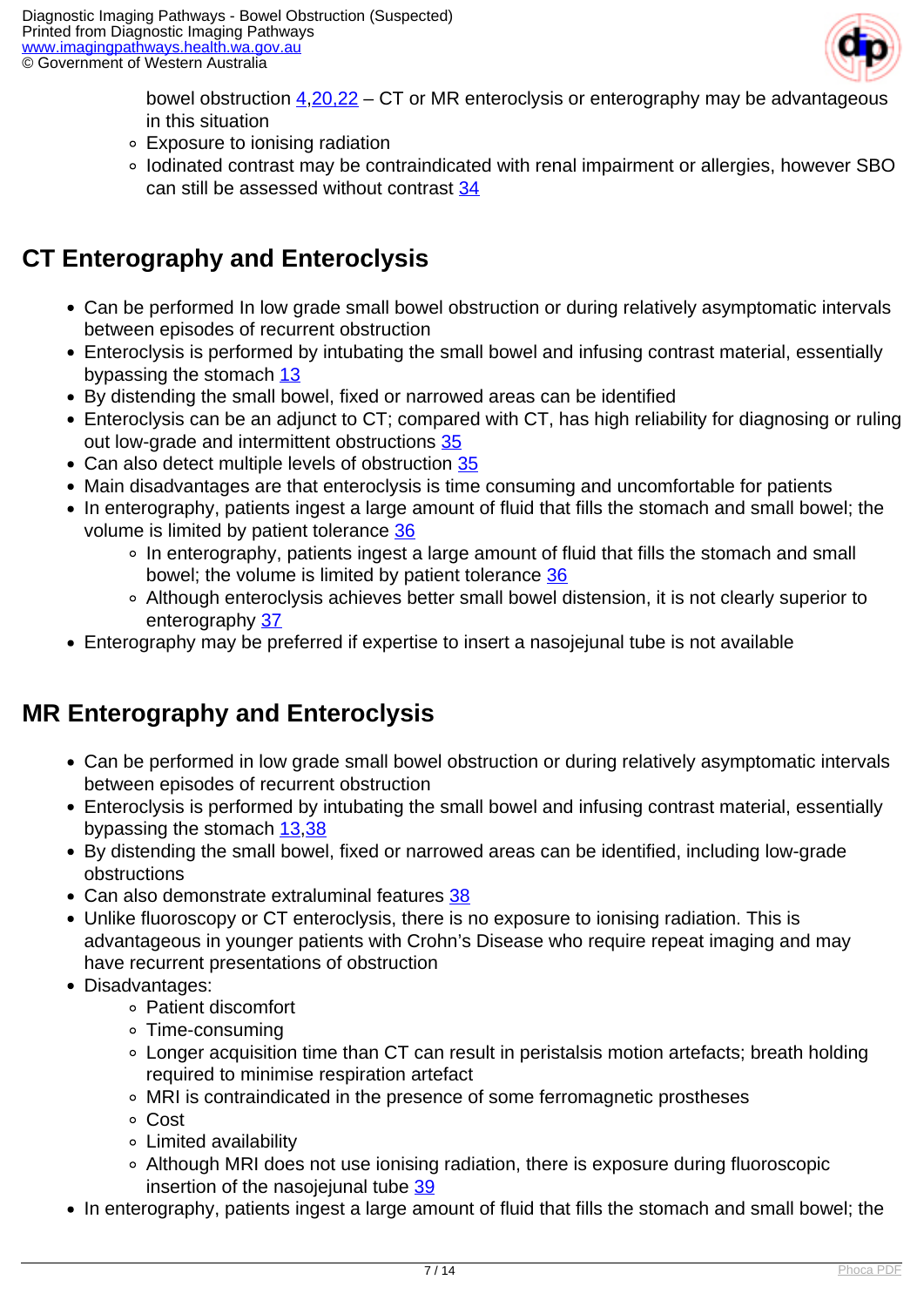

volume is limited by patient tolerance [38](index.php?option=com_content&view=article&id=42&tab=references#38)

• Enteroclysis achieves better luminal distension, particularly at the level of the jejunum, [38](index.php?option=com_content&view=article&id=42&tab=references#38) however there is no significant difference in terms of detection of clinically significant findings. [40,41](index.php?option=com_content&view=article&id=42&tab=references#40) Limited studies comparing MR enterography and enteroclysis have focused on Crohn's disease; there is little research investigating the accuracy in other causes of small bowel obstruction

## **Fluoroscopic Small Bowel Follow Through (SBFT) and Enteroclysis**

- SBFT and enteroclysis have been generally replaced by cross-sectional imaging, including CT and MR [17,](index.php?option=com_content&view=article&id=42&tab=references#17)[40,42](index.php?option=com_content&view=article&id=42&tab=references#40) however water-soluble contrast agents are still used for diagnostic, prognostic and therapeutic purposes. [Read more here](index.php?option=com_content&view=article&id=42&tab=ggaxr)
- Can be performed In low grade small bowel obstruction or during relatively asymptomatic intervals between episodes of recurrent obstruction
- SBFT involves ingestion of 500-600mL of oral contrast, followed by intermittent fluoroscopy of the small bowel every 15 to 30 minutes until contrast reaches the right colon
- In fluoroscopic enteroclysis, the small bowel is intubated and contrast is gradually infused to distend the small bowel
- A dedicated small bowel follow through examination may be appropriate in suspected low grade small bowel obstruction if enteroclysis is unavailable [43](index.php?option=com_content&view=article&id=42&tab=references#43)
- Findings in small bowel obstruction include [18](index.php?option=com_content&view=article&id=42&tab=references#18)
	- Failure of contrast to reach the colon within 4 hours
	- Dilatation of loops of small bowel
	- Delayed transit time of the barium to a point of transition in the caliber of the bowel lumen
	- With complete obstruction, no barium will be visualised past the point of obstruction in delayed images taken 24 hours after administration of contrast
	- With partial obstruction, barium will pass the obstructed portion into collapsed bowel loops
- Advantages [18](index.php?option=com_content&view=article&id=42&tab=references#18)
	- Does not require nasointestinal intubation
	- Compared to enteroclysis, SBFT is easier to perform and does not require additional expertise
- Limitations [18](index.php?option=com_content&view=article&id=42&tab=references#18),[42,43](index.php?option=com_content&view=article&id=42&tab=references#42)
	- Time required for contrast to reach the obstruction
	- Dilution of barium in high-grade obstruction because of excess residual intraluminal fluid resulting in non-uniform small bowel filling [19](index.php?option=com_content&view=article&id=42&tab=references#19)
	- Partially obstructing lesions may not be visualised due to limitations in assessment of intestinal distensibility and fixation of small bowel loops
	- Inability of the patient to drink sufficient quantities of barium
	- Contraindicated in complete obstruction with suspected bowel ischaemia
	- Does not demonstrate extramural disease
	- Higher radiation dose compared with other modalities

## **Gastrografin + Repeat AXR**

- Multiple studies have shown the diagnostic and prognostic value of water-soluble contrast agents such as gastrografin in the work-up of SBO
- Oral contrast is administered followed by delayed imaging, usually AXR, but contrast can also be visualised on CT
- The presence of contrast in the colon predicts the resolution of obstruction without surgery with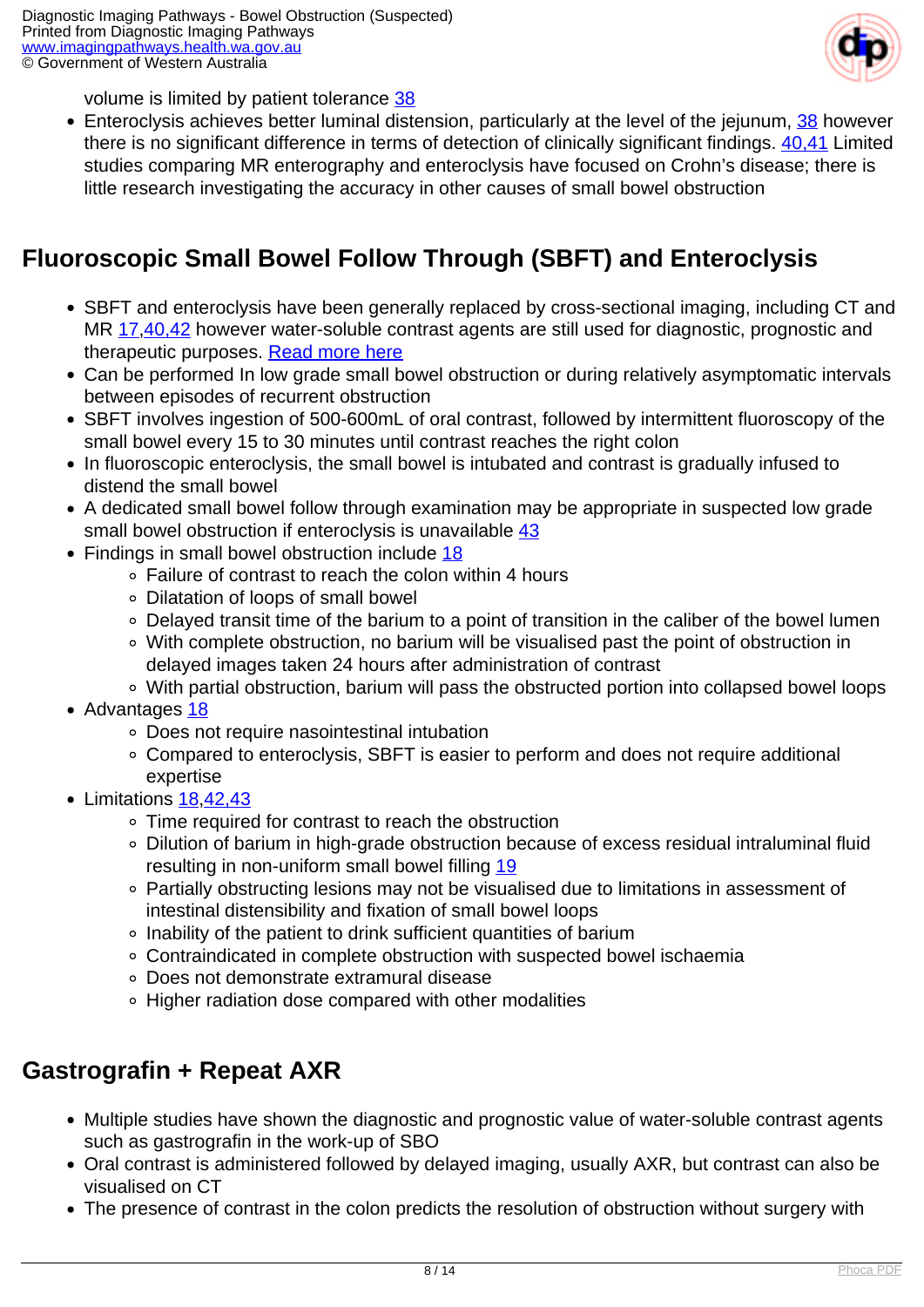

92-96% sensitivity and 93-98% specificity [44-46](index.php?option=com_content&view=article&id=42&tab=references#44)

- o AXR should be taken at least 4-24h from administration of contrast [44-46](index.php?option=com_content&view=article&id=42&tab=references#44)
- There is also mixed evidence about whether water-soluble contrast has a therapeutic effect in reducing the need for surgery. [44-48](index.php?option=com_content&view=article&id=42&tab=references#44) Some surgeons may administer gastrografin for therapeutic purposes as well as diagnostic [49](index.php?option=com_content&view=article&id=42&tab=references#49)

## **Computed Tomography (CT) in Evaluation of Large Bowel Obstruction (LBO)**

- Imaging modality of choice for the diagnosis and cause of LBO [50](index.php?option=com_content&view=article&id=42&tab=references#50)
- Reported sensitivity of 91-96% and specificity of 91-93% for LBO [51,52](index.php?option=com_content&view=article&id=42&tab=references#51)
- As in SBO, CT is useful for identifying a transition point in LBO, as well as depicting intraluminal, mural and extramural causes of obstruction [50](index.php?option=com_content&view=article&id=42&tab=references#50)
	- ∘ The most common cause of LBO is carcinoma of the colon [50,53](index.php?option=com_content&view=article&id=42&tab=references#50)
- Intravenous contrast should be used if possible; oral and rectal contrast are not routinely indicated
- Supplementary CT acquisitions (e.g. prone or decubitus scans) may be performed to distinguish real versus pseudo transition points in the colon seen on supine scans. These may be acquired using low-dose protocols [51](index.php?option=com_content&view=article&id=42&tab=references#51)
- Limitations
	- $\circ$  Some appearances may mimic LBO such as spasm at the splenic flexure, [51](index.php?option=com_content&view=article&id=42&tab=references#51) or isolated distension of hepatic flexure and ascending colon in pancreatitis. [54](index.php?option=com_content&view=article&id=42&tab=references#54) Supplementary acquisitions in different positions can help to distinguish these
	- Partially obstructing lesions may not be well demonstrated, especially right-sided colonic tumors [50,51](index.php?option=com_content&view=article&id=42&tab=references#50)
	- Exposure to ionising radiation and intravenous contrast
- Contrast enema has been largely replaced by CT [50](index.php?option=com_content&view=article&id=42&tab=references#50)
- If the diagnosis of LBO is uncertain, rectal contrast can aid in localisation of the lesion [50,55](index.php?option=com_content&view=article&id=42&tab=references#50)
- CT colonography is useful to diagnose colorectal malignancy, particularly if colonoscopy is incomplete due to being unable to bypass strictures [56](index.php?option=com_content&view=article&id=42&tab=references#56) but is not indicated in the acute setting
	- Bowel preparation is required before the colon is insufflated with air, so CT colonography is not generally appropriate in acute LBO

## **References**

References are graded from Level I to V according to the Oxford Centre for Evidence-Based Medicine, Levels of Evidence. [Download the document](http://www.cebm.net/wp-content/uploads/2014/06/CEBM-Levels-of-Evidence-2.1.pdf)

- 1. Maung AA, Johnson DC, Piper GL, Barbosa RR, Rowell SE, Bokhari F, et al. **Evaluation and management of small-bowel obstruction: an Eastern Association for the Surgery of Trauma practice management guideline.** The journal of trauma and acute care surgery. 2012;73(5 Suppl 4):S362-9. (Guideline). [View the reference]( https://www.ncbi.nlm.nih.gov/pubmed/23114494)
- 2. Fukuya T, Hawes DR, Lu CC, Chang PJ, Barloon TJ. **CT diagnosis of small-bowel obstruction: efficacy in 60 patients.** AJR Am J Roentgenol. 1992;158(4):765-9; discussion 71-2. (Level III evidence). [View the reference](https://www.ncbi.nlm.nih.gov/pubmed/1546591)
- 3. Thompson WM, Kilani RK, Smith BB, Thomas J, Jaffe TA, Delong DM, et al. **Accuracy of abdominal radiography in acute small-bowel obstruction: does reviewer experience matter?** AJR Am J Roentgenol. 2007;188(3):W233-8. (Level II evidence). [View the reference](https://www.ncbi.nlm.nih.gov/pubmed/17312028)
- 4. Maglinte DD, Reyes BL, Harmon BH, Kelvin FM, Turner WW, Jr., Hage JE, et al. **Reliability and**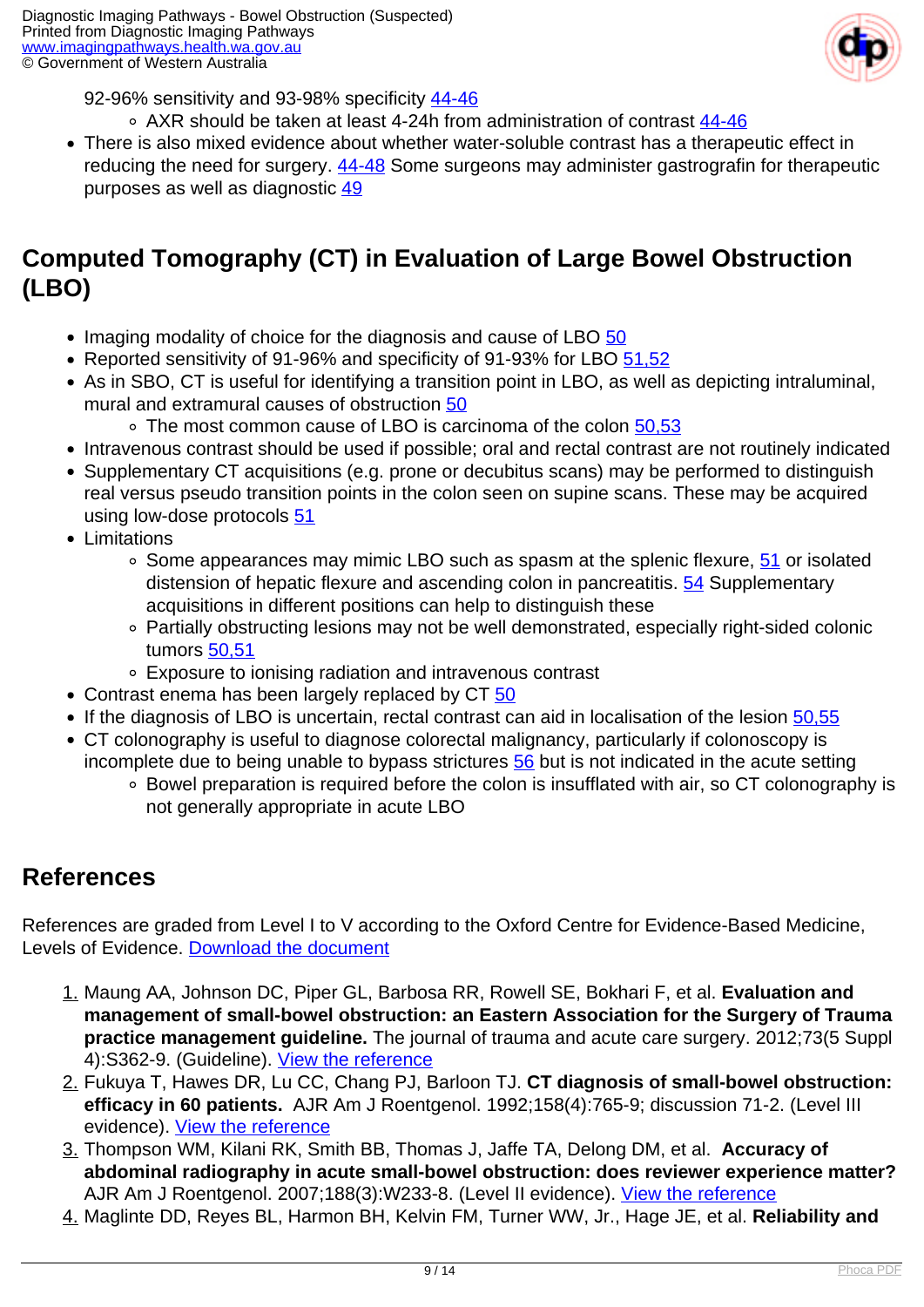

**role of plain film radiography and CT in the diagnosis of small-bowel obstruction.** AJR Am J Roentgenol. 1996;167(6):1451-5. (Level II evidence). [View the reference](https://www.ncbi.nlm.nih.gov/pubmed/8956576)

- 5. Heinberg EM, Finan MA, Chambers RB, Bazzett LB, Kline RC. **Postoperative ileus on a gynecologic oncology service--do abdominal x-rays have a role?** Gynecol Oncol. 2003;90(1):158-62. (Level III evidence). [View the reference](https://www.ncbi.nlm.nih.gov/pubmed/12821357)
- 6. Ko YT, Lim JH, Lee DH, Lee HW, Lim JW. **Small bowel obstruction: sonographic evaluation.** Radiology. 1993;188(3):649-53. (Level II evidence). [View the reference](https://www.ncbi.nlm.nih.gov/pubmed/8351327)
- 7. Shrake PD, Rex DK, Lappas JC, Maglinte DD. **Radiographic evaluation of suspected small bowel obstruction.** Am J Gastroenterol. 1991;86(2):175-8. (Level III evidence). [View the reference](https://www.ncbi.nlm.nih.gov/pubmed/1992631)
- 8. Chapman AH, McNamara M, Porter G. **The acute contrast enema in suspected large bowel obstruction: value and technique.** Clin Radiol. 1992;46(4):273-8. (Level III evidence). [View the](https://www.ncbi.nlm.nih.gov/pubmed/1424452) [reference](https://www.ncbi.nlm.nih.gov/pubmed/1424452)
- 9. Grunshaw ND, Renwick IG, Scarisbrick G, Nasmyth DG. **Prospective evaluation of ultrasound in distal ileal and colonic obstruction.** Clin Radiol. 2000;55(5):356-62. (Level II-III evidence). [View the reference](https://www.ncbi.nlm.nih.gov/pubmed/10816401)
- 10. Geng WZM, Fuller M, Osborne B, Thoirs K. **The value of the erect abdominal radiograph for the diagnosis of mechanical bowel obstruction and paralytic ileus in adults presenting with acute abdominal pain.** Journal of medical radiation sciences. 2018 (Level II evidence). [View the](https://www.ncbi.nlm.nih.gov/pubmed/30039624) [reference](https://www.ncbi.nlm.nih.gov/pubmed/30039624)
- 11. **ACR appropriateness criteria suspected small-bowel obstruction.** 2013. (Guideline). [View the](https://www.acr.org/Clinical-Resources/ACR-Appropriateness-Criteria) [reference](https://www.acr.org/Clinical-Resources/ACR-Appropriateness-Criteria)
- 12. Artigas Martin JM, Marti de Gracia M, Rodriguez Torres C, Marquina Martinez D, Parrilla Herranz P. **Routine abdominal x-rays in the emergency department: a thing of the past?** Radiologia. 2015;57(5):380-90. (Review article). [View the reference](http://www.elsevier.es/en-revista-radiologia-english-edition--419-articulo-routine-abdominal-x-rays-in-emergency-S2173510715000543#bib0300)
- 13. Nicolaou S, Kai B, Ho S, Su J, Ahamed K. **Imaging of acute small-bowel obstruction.** Am J Roentgenol. 2005;185. (Review)(4):1036-44. [View the reference](https://www.ajronline.org/doi/abs/10.2214/AJR.04.0815)
- 14. Silva AC, Pimenta M, Guimaraes LS. **Small bowel obstruction: what to look for.** Radiographics. 2009;29(2):423-39. (Review). [View the reference](https://www.ncbi.nlm.nih.gov/pubmed/19325057)
- 15. Jackson P, Vigiola Cruz M. **Intestinal obstruction: evaluation and management.** Am Fam Physician. 2018;98(6):362-7. (Review article). [View the reference](https://www.ncbi.nlm.nih.gov/pubmed/30215917)
- 16. Ten Broek RPG, Krielen P, Di Saverio S, Coccolini F, Biffl WL, Ansaloni L, et al. **Bologna guidelines for diagnosis and management of adhesive small bowel obstruction (ASBO): 2017 update of the evidence-based guidelines from the world society of emergency surgery** ASBO working group. World J Emerg Surg. 2018;13:24. (Guideline). [View the reference](https://www.ncbi.nlm.nih.gov/pubmed/29946347)
- 17. **ACR appropriateness criteria. Suspected small-bowel obstruction.** 2013. (Guideline). [View the](https://www.acr.org/Clinical-Resources/ACR-Appropriateness-Criteria) [reference](https://www.acr.org/Clinical-Resources/ACR-Appropriateness-Criteria)
- 18. Macari M, Megibow A. **Imaging of suspected acute small bowel obstruction.** Semin Roentgenol. 2001;36(2):108-17. (Review article). [View the reference](https://www.ncbi.nlm.nih.gov/pubmed/11329653)
- 19. Peck JJ, Milleson T, Phelan J. **The role of computed tomography with contrast and small bowel follow-through in management of small bowel obstruction.** Am J Surg. 1999;177(5):375-8. (Level III evidence). [View the reference](https://www.ncbi.nlm.nih.gov/pubmed/10365873)
- 20. Maglinte DD, Gage SN, Harmon BH, Kelvin FM, Hage JP, Chua GT, et al. **Obstruction of the small intestine: accuracy and role of CT in diagnosis.** Radiology. 1993;188(1):61-4. (Level III evidence). [View the reference](https://www.ncbi.nlm.nih.gov/pubmed/8511318)
- 21. Megibow AJ, Balthazar EJ, Cho KC, Medwid SW, Birnbaum BA, Noz ME. **Bowel obstruction: evaluation with CT.** Radiology. 1991;180(2):313-8. (Level III evidence). [View the reference](https://www.ncbi.nlm.nih.gov/pubmed/2068291)
- 22. Pongpornsup S, Tarachat K, Srisajjakul S. **Accuracy of 64 sliced multi-detector computed tomography in diagnosis of small bowel obstruction.** J Med Assoc Thai. 2009;92(12):1651-61. (Level III evidence). [View the reference](https://www.ncbi.nlm.nih.gov/pubmed/20043569)
- 23. Scrima A, Lubner MG, King S, Pankratz J, Kennedy G, Pickhardt PJ. **Value of MDCT and clinical and laboratory data for predicting the need for surgical intervention in suspected small-**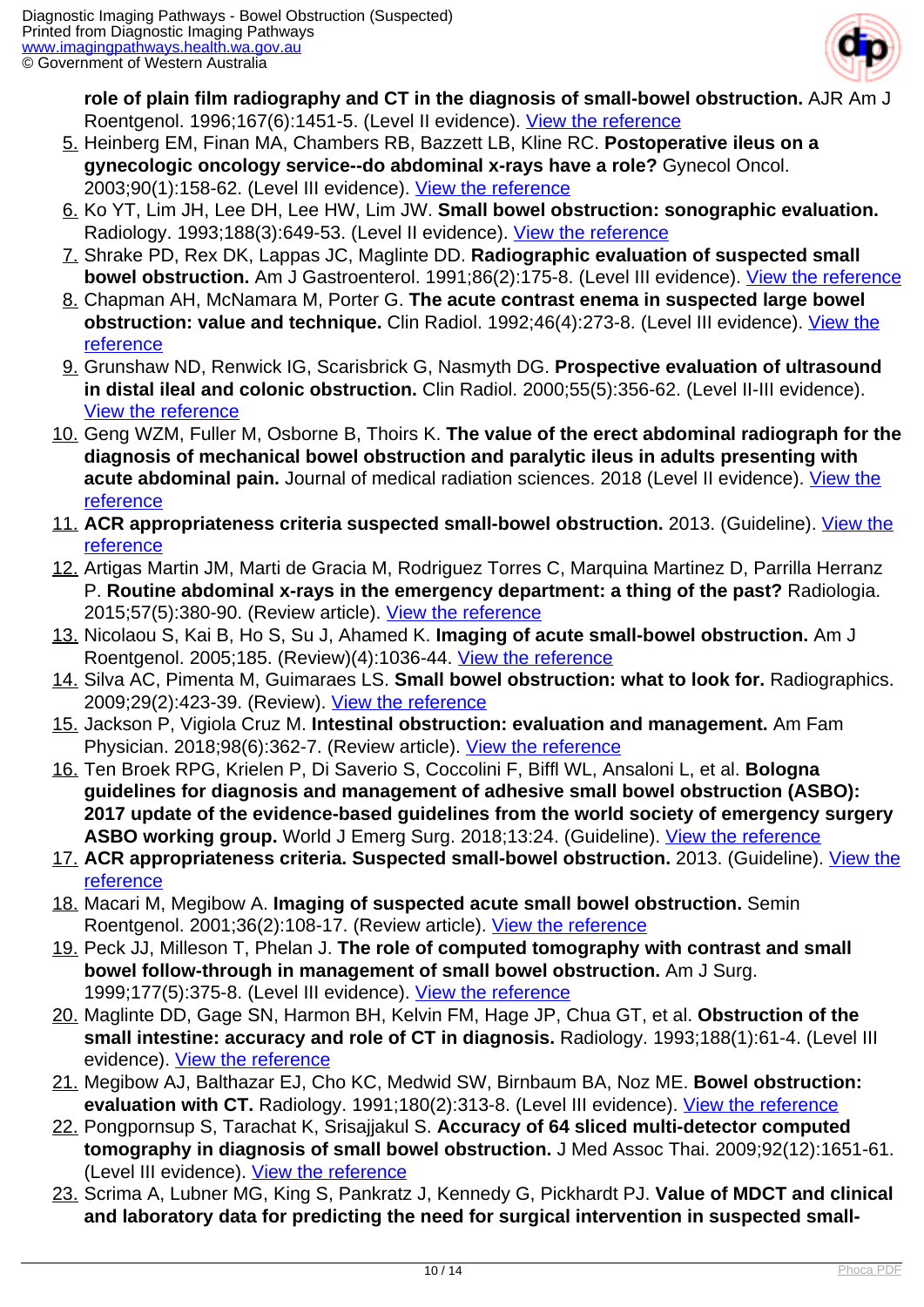

**bowel obstruction.** AJR Am J Roentgenol. 2017:208(4):785-93. (Level III evidence). [View the](https://www.ncbi.nlm.nih.gov/pubmed/28328258) [reference](https://www.ncbi.nlm.nih.gov/pubmed/28328258)

- 24. Frager D, Baer JW, Medwid SW, Rothpearl A, Bossart P. **Detection of intestinal ischemia in patients with acute small-bowel obstruction due to adhesions or hernia: efficacy of CT.** AJR Am J Roentgenol. 1996;166(1):67-71. (Level II-III evidence). [View the reference](https://www.ncbi.nlm.nih.gov/pubmed/8571907)
- 25. Taourel PG, Fabre JM, Pradel JA, Seneterre EJ, Megibow AJ, Bruel JM. **Value of CT in the diagnosis and management of patients with suspected acute small-bowel obstruction.** AJR Am J Roentgenol. 1995;165(5):1187-92. (Level III evidence). [View the reference](https://www.ncbi.nlm.nih.gov/pubmed/7572500)
- 26. Idris M, Kashif N, Idris S, Memon WA, Tanveer UH, Haider Z. **Accuracy of 64-slice multidetector computed tomography scan in detection of the point of transition of small bowel obstruction.** Japanese journal of radiology. 2012;30(3):235-41. (Level II-III evidence). [View the](https://www.ncbi.nlm.nih.gov/pubmed/22167345) [reference](https://www.ncbi.nlm.nih.gov/pubmed/22167345)
- 27. Barnett RE, Younga J, Harris B, Keskey RC, Nisbett D, Perry J, et al. **Accuracy of computed tomography in small bowel obstruction.** Am Surg. 2013;79(6):641-3. (Level III evidence). [View](https://www.ncbi.nlm.nih.gov/pubmed/23711277) [the reference](https://www.ncbi.nlm.nih.gov/pubmed/23711277)
- 28. Makar RA, Bashir MR, Haystead CM, Iseman C, Mayes N, Hebert S, et al. **Diagnostic performance of MDCT in identifying closed loop small bowel obstruction.** Abdominal radiology (New York). 2016;41(7):1253-60. (Level III evidence). [View the reference](https://www.ncbi.nlm.nih.gov/pubmed/26830421)
- 29. Balthazar EJ, Liebeskind ME, Macari M. **Intestinal ischemia in patients in whom small bowel obstruction is suspected: evaluation of accuracy, limitations, and clinical implications of CT** in diagnosis. Radiology. 1997;205(2):519-22. (Level II-III evidence). <u>[View the reference](https://www.ncbi.nlm.nih.gov/pubmed/9356638)</u>
- 30. Zalcman M, Sy M, Donckier V, Closset J, Gansbeke DV. **Helical CT signs in the diagnosis of intestinal ischemia in small-bowel obstruction.** AJR Am J Roentgenol. 2000;175(6):1601-7. (Level II-III evidence). [View the reference](https://www.ncbi.nlm.nih.gov/pubmed/11090385)
- 31. Geffroy Y, Boulay-Coletta I, Julles MC, Nakache S, Taourel P, Zins M. **Increased unenhanced bowel-wall attenuation at multidetector CT is highly specific of ischemia complicating smallbowel obstruction.** Radiology. 2014;270(1):159-67. (Level II-III evidence). [View the reference](https://www.ncbi.nlm.nih.gov/pubmed/24029649)
- 32. Millet I, Taourel P, Ruyer A, Molinari N. **Value of CT findings to predict surgical ischemia in small bowel obstruction: A systematic review and meta-analysis.** Eur Radiol. 2015;25(6):1823-35. (Level I-II evidence). [View the reference](https://www.ncbi.nlm.nih.gov/pubmed/25850889)
- 33. Millet I, Boutot D, Faget C, Pages-Bouic E, Molinari N, Zins M, et al. **Assessment of strangulation in adhesive small bowel obstruction on the basis of combined CT findings: implications for clinical care.** Radiology. 2017;285(3):798-808. (Level III evidence). <u>View the</u> [reference](https://www.ncbi.nlm.nih.gov/pubmed/28759326)
- 34. Atri M, McGregor C, McInnes M, Power N, Rahnavardi K, Law C, et al. **Multidetector helical CT in the evaluation of acute small bowel obstruction: comparison of non-enhanced (no oral, rectal or IV contrast) and IV enhanced CT.** Eur J Radiol. 2009;71(1):135-40. (Level II-III evidence). [View the reference](https://www.ncbi.nlm.nih.gov/pubmed/18534800)
- 35. Maglinte DD, Kelvin FM, Sandrasegaran K, Nakeeb A, Romano S, Lappas JC, et al. **Radiology of small bowel obstruction: contemporary approach and controversies.** Abdom Imaging. 2005;30(2):160-78. (Review). [View the reference](https://www.ncbi.nlm.nih.gov/pubmed/15688118)
- 36. Barlow JM, Goss BC, Hansel SL, Kolbe AB, Rackham JL, Bruining DH, et al. **CT enterography: technical and interpretive pitfalls.** Abdom Imaging. 2015;40(5):1081-96. (Review). [View the](https://www.ncbi.nlm.nih.gov/pubmed/25652953) [reference](https://www.ncbi.nlm.nih.gov/pubmed/25652953)
- 37. Minordi LM, Vecchioli A, Mirk P, Bonomo L. **CT enterography with polyethylene glycol solution vs CT enteroclysis in small bowel disease.** The British journal of radiology. 2011;84(998):112-9. (Level III evidence). [View the reference](https://www.ncbi.nlm.nih.gov/pubmed/20959377)
- 38. Masselli G, Gualdi G. **MR imaging of the small bowel.** Radiology. 2012;264(2):333-48. (Review). [View the reference](https://www.ncbi.nlm.nih.gov/pubmed/22821694)
- 39. Puustinen L, Numminen K, Uusi-Simola J, Sipponen T. **Radiation exposure during nasojejunal intubation for MRI enteroclysis.** Scand J Gastroenterol. 2012;47(6):658-61. (Level II-III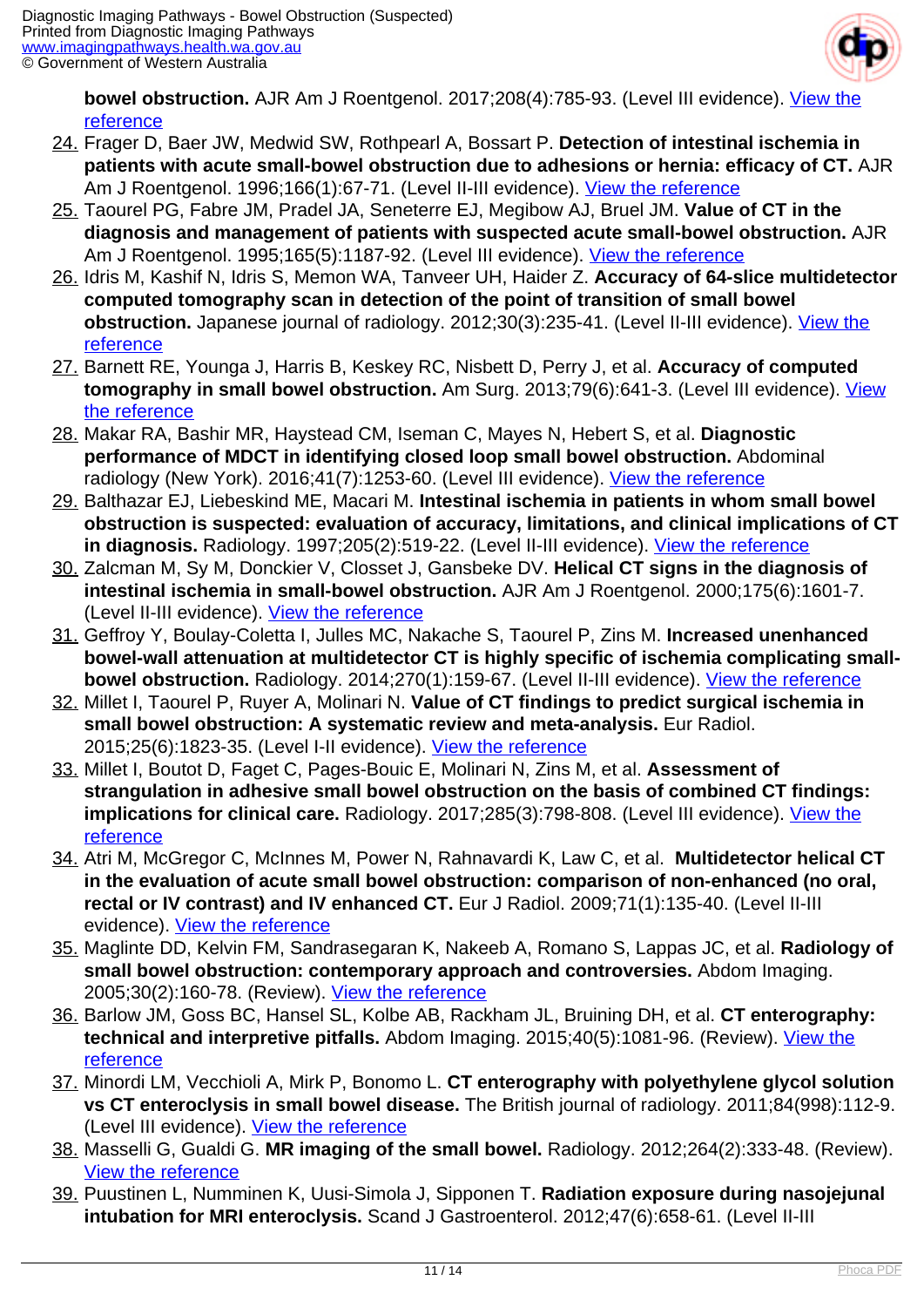

evidence). [View the reference](https://www.ncbi.nlm.nih.gov/pubmed/22458759)

- 40. Murphy KP, McLaughlin PD, O'Connor OJ, Maher MM. **Imaging the small bowel.** Curr Opin Gastroenterol. 2014;30(2):134-40. (Review article). [View the reference](https://www.ncbi.nlm.nih.gov/pubmed/24419291)
- 41. Liu W, Liu J, Xiao W, Luo G. **A diagnostic accuracy meta-analysis of CT and MRI for the evaluation of small bowel crohn disease.** Acad Radiol. 2017;24(10):1216-25. (Level II evidence). [View the reference](https://www.ncbi.nlm.nih.gov/pubmed/28595876)
- 42. Markova I, Kluchova K, Zboril R, Mashlan M, Herman M. **Small bowel imaging still a radiologic approach?** Biomedical papers of the Medical Faculty of the University Palacky, Olomouc, Czechoslovakia. 2010;154(2):123-32. (Review). [View the reference](https://www.ncbi.nlm.nih.gov/pubmed/20668493)
- 43. Maglinte DD, Heitkamp DE, Howard TJ, Kelvin FM, Lappas JC. **Current concepts in imaging of small bowel obstruction.** Radiol Clin North Am. 2003;41(2):263-83, vi. (Review). [View the](https://www.ncbi.nlm.nih.gov/pubmed/12659338) [reference](https://www.ncbi.nlm.nih.gov/pubmed/12659338)
- 44. Ceresoli M, Coccolini F, Catena F, Montori G, Di Saverio S, Sartelli M, et al. **Water-soluble contrast agent in adhesive small bowel obstruction: a systematic review and meta-analysis of diagnostic and therapeutic value.** Am J Surg. 2016;211(6):1114-25. (Level I evidence). [View](https://www.ncbi.nlm.nih.gov/pubmed/26329902) [the reference](https://www.ncbi.nlm.nih.gov/pubmed/26329902)
- 45. Branco BC, Barmparas G, Schnuriger B, Inaba K, Chan LS, Demetriades D. **Systematic review and meta-analysis of the diagnostic and therapeutic role of water-soluble contrast agent in adhesive small bowel obstruction.** Br J Surg. 2010;97(4):470-8. (Level I evidence). [View the](https://www.ncbi.nlm.nih.gov/pubmed/20205228) [reference](https://www.ncbi.nlm.nih.gov/pubmed/20205228)
- 46. Abbas S, Bissett IP, Parry BR. **Oral water soluble contrast for the management of adhesive small bowel obstruction.** Cochrane Database Syst Rev. 2007(3):Cd004651. (Level I evidence). [View the reference](https://www.ncbi.nlm.nih.gov/pubmed/17636770)
- 47. Scotte M, Mauvais F, Bubenheim M, Cosse C, Suaud L, Savoye-Collet C, et al. **Use of watersoluble contrast medium (gastrografin) does not decrease the need for operative intervention nor the duration of hospital stay in uncomplicated acute adhesive small bowel obstruction? A multicenter, randomized, clinical trial (Adhesive Small Bowel Obstruction Study) and systematic review.** Surgery. 2017;161(5):1315-25. (Level II evidence). *View the* [reference](https://www.ncbi.nlm.nih.gov/pubmed/28087066)
- 48. Zielinski MD, Haddad NN, Cullinane DC, Inaba K, Yeh DD, Wydo S, et al. **Multi-institutional, prospective, observational study comparing the Gastrografin challenge versus standard treatment in adhesive small bowel obstruction.** The journal of trauma and acute care surgery. 2017;83(1):47-54. (Level III evidence). [View the reference](https://www.ncbi.nlm.nih.gov/pubmed/28422909)
- 49. Lee MJ, Sayers AE, Wilson TR, Acheson AG, Anderson ID, Fearnhead NS. **Current management of small bowel obstruction in the UK: results from the National Audit of Small Bowel Obstruction clinical practice survey.** Colorectal Dis. 2018;20(7):623-30. (Level II evidence). [View the reference](https://www.ncbi.nlm.nih.gov/pubmed/29331086)
- 50. Jaffe T, Thompson WM. **Large-bowel obstruction in the adult: classic radiographic and CT findings, etiology, and mimics.** Radiology. 2015;275(3):651-63. (Review). [View the reference](https://www.ncbi.nlm.nih.gov/pubmed/22821694)
- 51. Beattie GC, Peters RT, Guy S, Mendelson RM. **Computed tomography in the assessment of suspected large bowel obstruction.** ANZ J Surg. 2007;77(3):160-5. (Level II evidence). [View the](https://www.ncbi.nlm.nih.gov/pubmed/17305992) [reference](https://www.ncbi.nlm.nih.gov/pubmed/17305992)
- 52. Frager D, Rovno HD, Baer JW, Bashist B, Friedman M. **Prospective evaluation of colonic obstruction with computed tomography.** Abdom Imaging. 1998;23(2):141-6. (Level II evidence). [View the reference](https://www.ncbi.nlm.nih.gov/pubmed/9516501)
- 53. Gore RM, Silvers RI, Thakrar KH, Wenzke DR, Mehta UK, Newmark GM, et al. **Bowel obstruction.** Radiol Clin North Am. 2015;53(6):1225-40. (Review). [View the reference](https://www.ncbi.nlm.nih.gov/pubmed/26526435)
- 54. Schwartz S, Nadelhaft J. **Simulation of colonic obstruction at the splenic flexure by pancreatitis: roentgen features.** Am J Roentgenol Radium Ther Nucl Med. 1957;78(4):607-16. (Level III evidence). [View the reference](https://www.ncbi.nlm.nih.gov/pubmed/13458579)
- 55. Frago R, Ramirez E, Millan M, Kreisler E, del Valle E, Biondo S. **Current management of acute**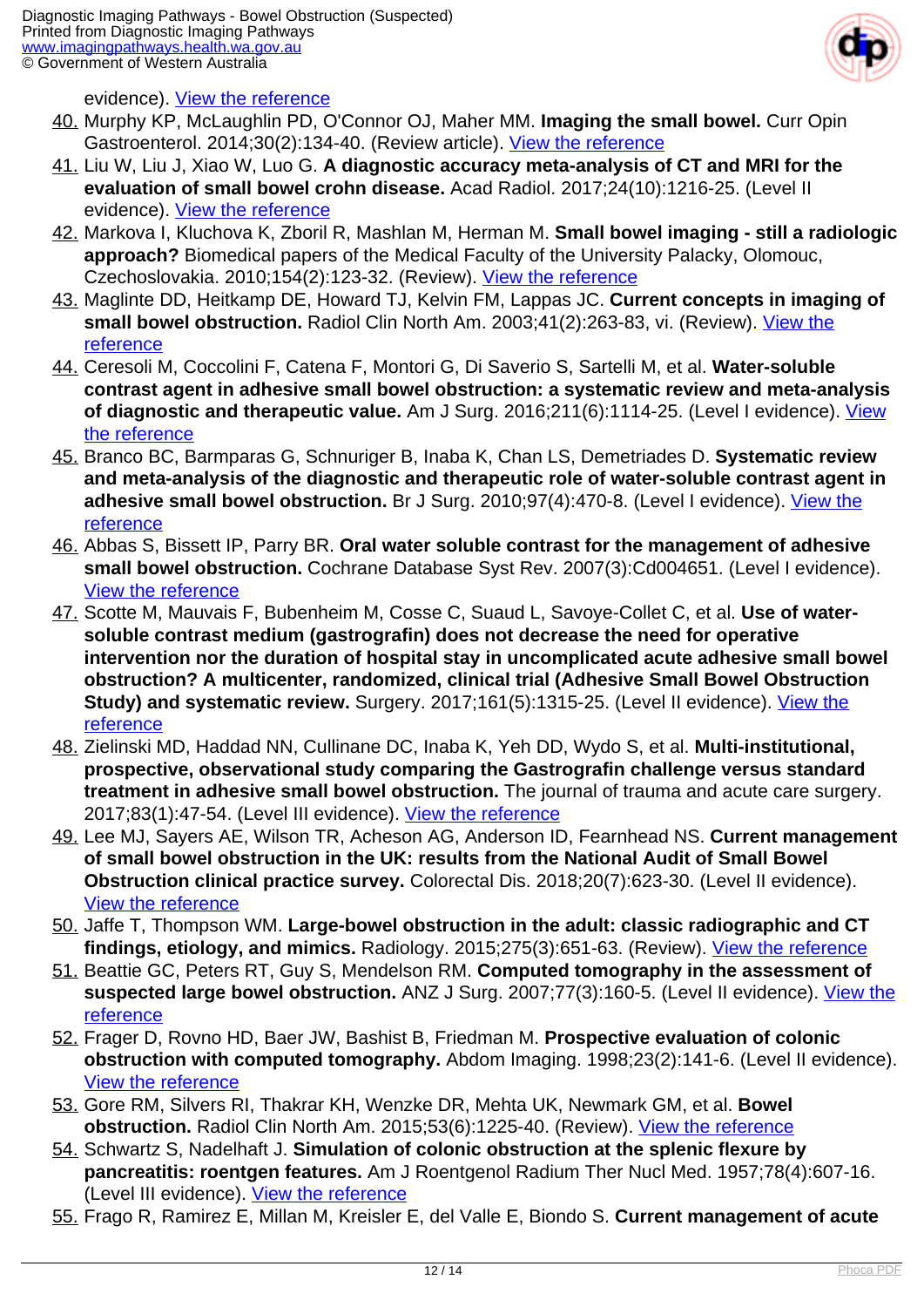

**malignant large bowel obstruction: a systematic review.** Am J Surg. 2014;207(1):127-38. (Review). [View the reference](https://www.ncbi.nlm.nih.gov/pubmed/24124659)

56. Spada C, Stoker J, Alarcon O, Barbaro F, Bellini D, Bretthauer M, et al. **Clinical indications for computed tomographic colonography: European Society of Gastrointestinal Endoscopy (ESGE) and European Society of Gastrointestinal and Abdominal Radiology (ESGAR) Guideline.** Eur Radiol. 2015;25(2):331-45. (Guideline). [View the reference](https://www.ncbi.nlm.nih.gov/pubmed/25278245)

## **Information for Consumers**

| Information from this website              | <b>Information from the Royal</b><br><b>Australian and New Zealand</b><br><b>College of Radiologists' website</b> |
|--------------------------------------------|-------------------------------------------------------------------------------------------------------------------|
|                                            |                                                                                                                   |
| <b>Radiation Risks of X-rays and Scans</b> | <b>Computed Tomography (CT)</b>                                                                                   |
| <b>Computed Tomography (CT)</b>            | <b>Iodine-Containing Contrast Medium</b>                                                                          |
| <b>Plain Radiography (X-ray)</b>           | <b>Plain Radiography/X-rays</b>                                                                                   |
|                                            | <b>Radiation Risk of Medical Imaging During</b><br><b>Pregnancy</b>                                               |
|                                            | <b>Radiation Risk of Medical Imaging for</b><br><b>Adults and Children</b>                                        |

#### **Copyright**

© Copyright 2015, Department of Health Western Australia. All Rights Reserved. This web site and its content has been prepared by The Department of Health, Western Australia. The information contained on this web site is protected by copyright.

#### **Legal Notice**

Please remember that this leaflet is intended as general information only. It is not definitive and The Department of Health, Western Australia can not accept any legal liability arising from its use. The information is kept as up to date and accurate as possible, but please be warned that it is always subject to change

#### **File Formats**

.

Some documents for download on this website are in a Portable Document Format (PDF). To read these files you might need to download Adobe Acrobat Reader.